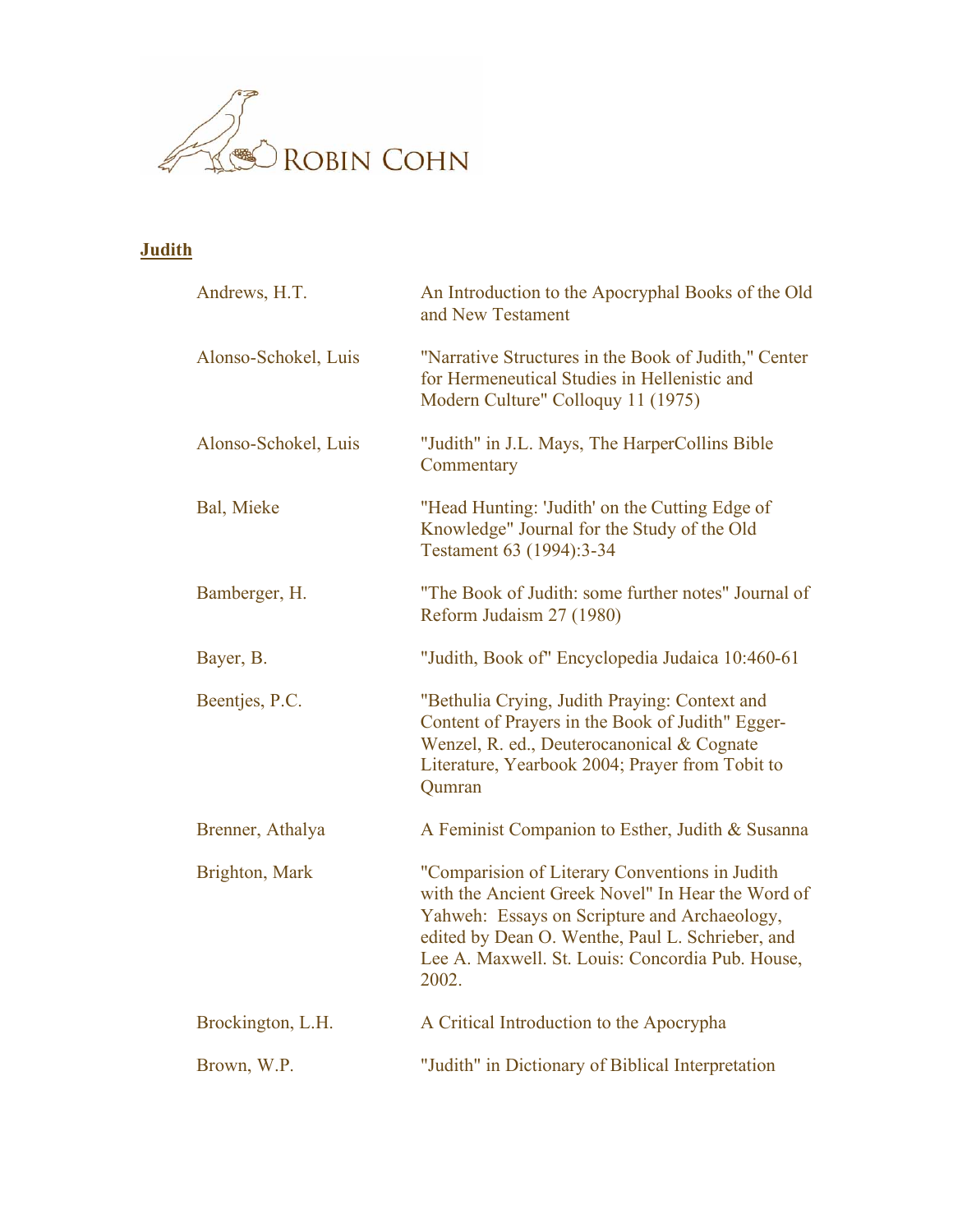| Bruns, J. Edgar  | "The Genealogy of Judith," Catholic Biblical<br>Quarterly 18[1956], pp. 19-22                                                                                        |
|------------------|----------------------------------------------------------------------------------------------------------------------------------------------------------------------|
| Bruns, J. Edgar  | "Judith or Jael?" Catholic Biblical Quarterly 16<br>$[1955]$ , pp. 12-14                                                                                             |
| Caponigro, M.S.  | "Judith, Holding the Tale of Herodotus." In:<br>VanderKam, James C., Editor. "No One Spoke Ill<br>of Her": Essays on Judith.                                         |
| Carroll, M.P.    | "Myth, Methodology & Transformation in the Old<br>Testament: The Stories of Esther, Judith and<br>Susanna" Studies in Religion/Sciences 12 (1983)                    |
|                  | Charlesworth, James H., ed. The Old Testament Pseudepigrapha                                                                                                         |
| Craghan, John F. | Esther, Judith, Tobit, Jonah, Ruth                                                                                                                                   |
| Craghan, John F. | Esther, Judith and Ruth: Paradigms for Human<br>Liberation Biblical Theology Bulletin 12: 11-19 $&$<br>$50 - 53$                                                     |
| Craghan, John F. | "Judith Revisited" Biblical Theology Bulletin 12<br>(1982)                                                                                                           |
| Craven, Toni     | "Judith" in Anderson, Bernard, ed., The Books of<br>the Bible                                                                                                        |
| Craven, Toni     | Artistry and Faith in the Book of Judith                                                                                                                             |
| Craven, Toni     | "Women Who Lied for the Faith" in Justice and the<br>Holy, ed. By Douglas A. Knight                                                                                  |
| Craven, Toni     | "Tradition & Interpretation in the Book of Judith" in<br>The Bible and Feminist Hermeneutics, ed. By M.A.<br>Tolbert (Semeia 28)                                     |
| Craven, Toni     | "Judith" in The New Jerome Biblical Commentary,<br>ed. Raymond E. Brown                                                                                              |
| Craven, Toni     | "Judith prays for help (Jdt 9:1-14)" in Prayer from<br>Alexander to Constantine, Mark Christopher Kiley,<br>ed.                                                      |
| Craven, Toni     | "The Book of Judith in the context of twentieth-<br>century studies of the apocryphal/deuterocanonical<br>books" Currents in Biblical Research 1,2 (2003)<br>187-229 |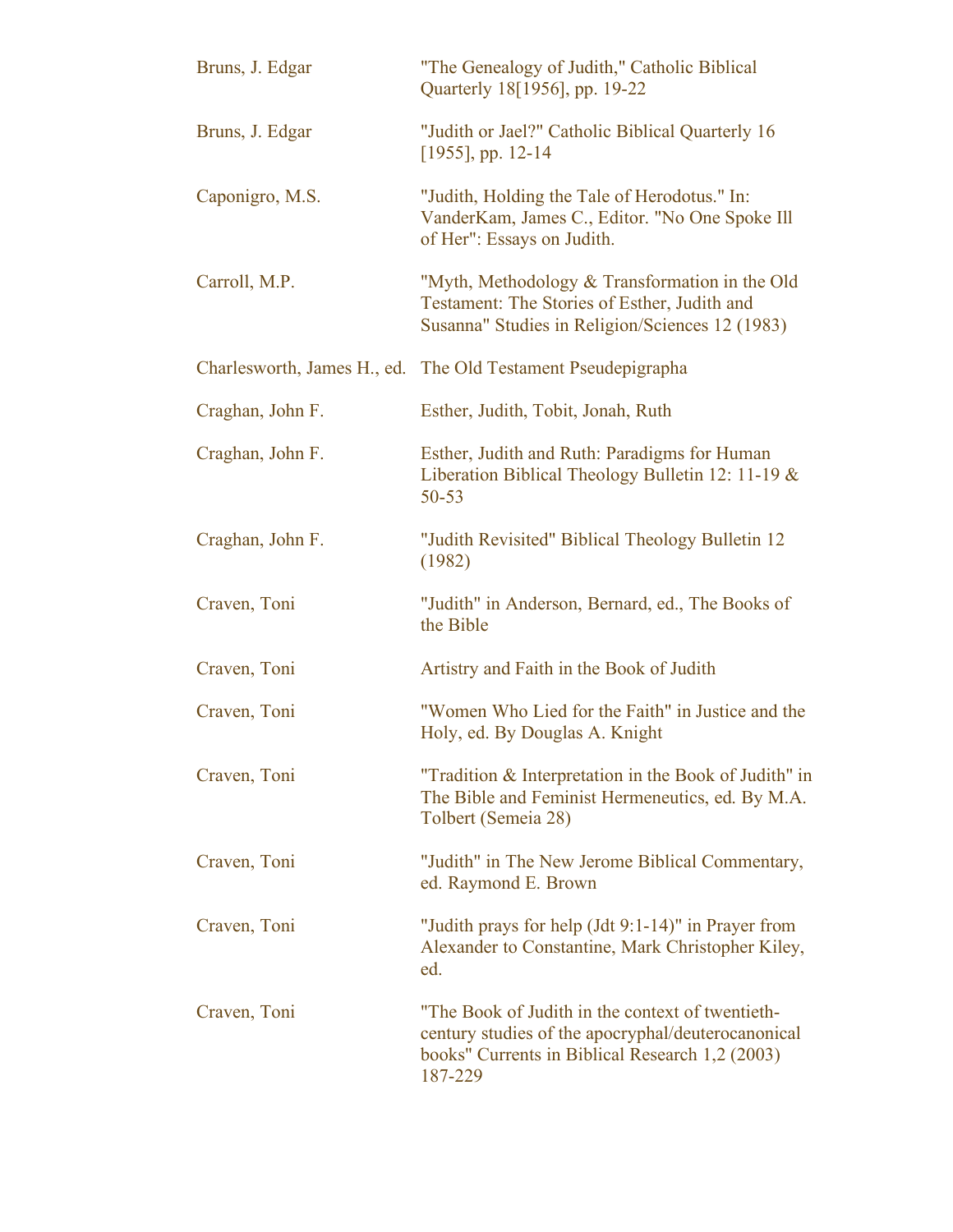| Craven, Toni           | Convention and Tradition in the Book of Judith in<br>Feminist Theology: A Reader, Loades, ed.                                                                                                                        |
|------------------------|----------------------------------------------------------------------------------------------------------------------------------------------------------------------------------------------------------------------|
| Craven, Toni           | "Judith 9: Strength and Deceit" Prayer from<br>Alexander to Constantine: A Critical Anthology, M.<br>C. Kiley (ed.)                                                                                                  |
| Craven, Toni           | "Judith: Translation and Critical Notes" in The New<br><b>American Bible</b>                                                                                                                                         |
| Craven, Toni           | "Judith" in The HarperCollins Study Bible                                                                                                                                                                            |
| Crawford, S.W.         | "Judith Did Make It" Bible Review 18 no. 3 (June<br>$2002$ : 6.                                                                                                                                                      |
| Crawford, S.W.         | "Esther and Judith : contrasts in character" in The<br>Book of Esther in Modern Research (2003) 61-76,<br>ed. by Sidnie White Crawford & Leonard, J.<br>Greenspoon                                                   |
| Dancy, J.C.            | The Shorter Books of the Apocrypha                                                                                                                                                                                   |
| Daube, David           | "Judith" In Law, Morality, and Religion: Global<br>Perspectives, edited by Alan Watson. Berkeley:<br>University of California Press, 1996                                                                            |
| Day, Linda             | "Faith, Character & Perspective in Judith" Journal<br>of the Old Testament #26                                                                                                                                       |
| DeLange, N.            | Apocrypha: Jewish Literature of the Hellenistic Age                                                                                                                                                                  |
| Dentan, Robert C.      | The Apocrypha, Bridge of the Testaments                                                                                                                                                                              |
| deSilva, David A.      | "Judith the heroine? Lies, seduction, and murder in<br>cultural perspective" Biblical Theology Bulletin,<br>June 22, 2006                                                                                            |
| Dicou, A.              | "Use the Guile of my Words to Strike them Down":<br>Introducing Judith in a Liberal Protestant<br>Congregation (Jdt 9:10)" in Dyk, J.W., Unless<br>Someone Guide me Festschrift for Karel A.<br>Deurloo, ACEBTSup, 2 |
| Di Lella, Alexander A. | "Women in the Wisdom of Ben Sira and the Book"<br>of Judith: A Study in Contrasts and Reversals" in<br>J.A. Emerton (Hg.), Congress Volume (Vetus<br>Testamentum. S 41), Leiden 1995, 39-52.                         |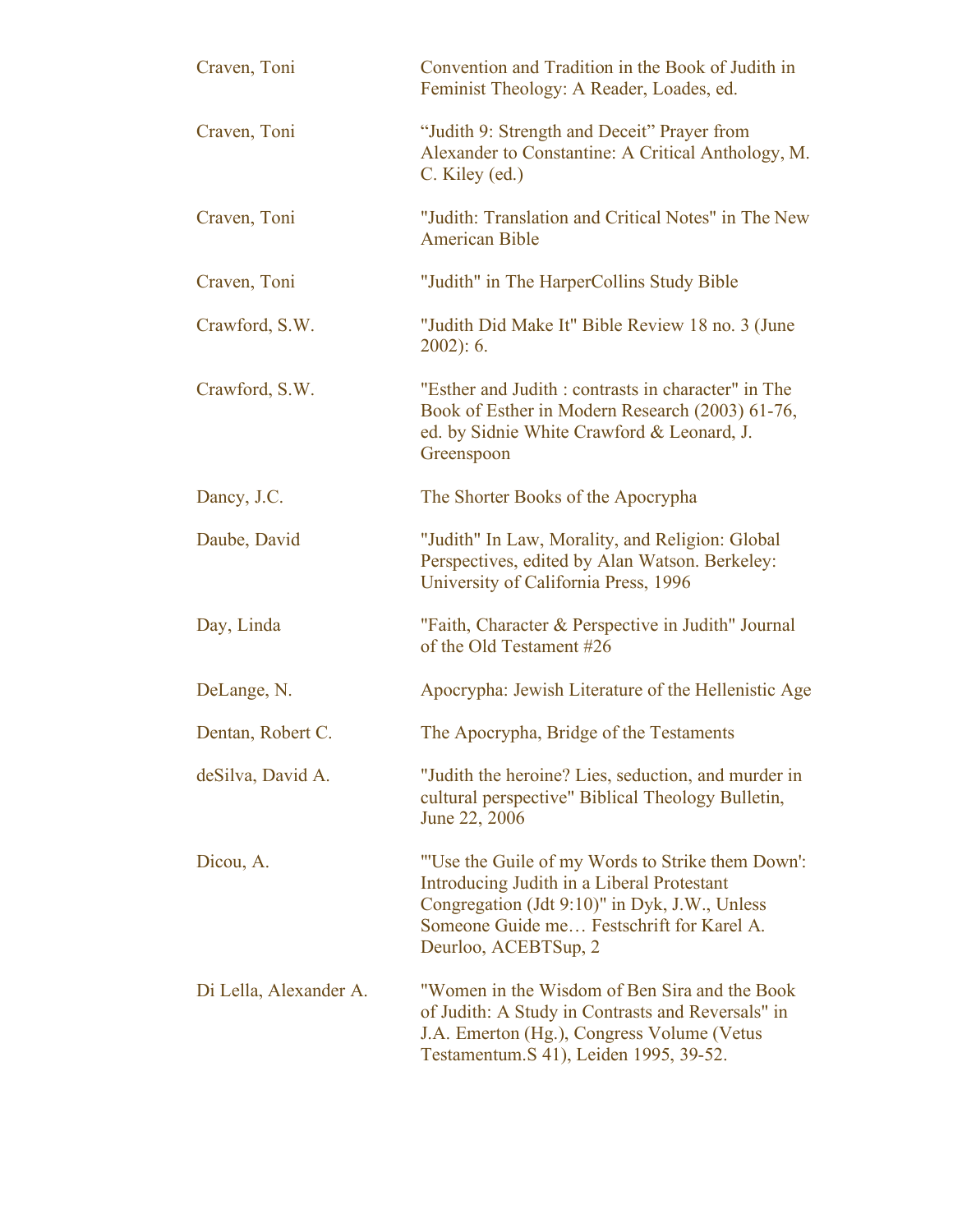| Dube, Musa W.            | "Jumping the Fire with Judith: Postcolonial<br>Feminist Hermeneutics of Liberation" In Feminist<br>Interpretation of the Bible and the Hermeneutics of<br>Liberation, edited by Silvia Schroer and Sophia<br>Bietenhard. London: Sheffield Academic Press,<br>2003 |
|--------------------------|--------------------------------------------------------------------------------------------------------------------------------------------------------------------------------------------------------------------------------------------------------------------|
| Dundes, Alan             | "Comment on 'Narrative Structures in the Book of<br>Judith." in Protocol Series of the Colloquies of the<br>Center for Hermeneutical Studies in Hellenistic and<br><b>Modern Culture</b>                                                                           |
| Efthimiadis-Keith, Helen | The Enemy Is Within: A Jungian Psychoanalytic<br>Approach to the Book of Judith                                                                                                                                                                                    |
| Efthimiadis-Keith, Helen | "The Dream of Judith: A Jungian Perspective"<br>Journal of Northwest Semitic Languages 25:2<br>(1999)                                                                                                                                                              |
| Efthimiadis-Keith, Helen | "Judith: Lorena Bobbit of Yesteryear? A<br>Psychoanalytic Perspective on the Book of Judith<br>According to the Castration Complex", Scriptura<br>70:3 (1999)                                                                                                      |
| Efthimiadis-Keith, Helen | "Text and interpretation: gender and violence in the<br>Book of Judith, scholarly commentary and the<br>visual arts from the Renaissance onward" Old<br>Testament Essays 15,1 (2002) 64-84                                                                         |
| Elder, Linda Bennett     | "Judith" in Elisabeth Schüssler Fiorenza, Searching<br>the Scriptures, vol. 2                                                                                                                                                                                      |
| Enslin, Morton Scott     | The Book of Judith                                                                                                                                                                                                                                                 |
| Esler, Philip Francis    | "Ludic history in the Book of Judith: the<br>reinvention of Israelite identity?" Biblical<br>Interpretation 10,2 (2002) 107-143                                                                                                                                    |
| Esler, Philip Francis    | "By the Hand of a Woman": Culture, Story and<br>Theology in the Book of Judith" in John Pilch,<br>Social Scientific Models for Interpreting the Bible                                                                                                              |
|                          | Eynde, Sabine M.L. van den "Crying to God: prayer and plot in the Book of<br>Judith" Biblica 85,2 (2004) 217-231                                                                                                                                                   |
| Gardner, A.E.            | "The Song of Praise in Judith 16, 2 -17 [LXX 16, 1-<br>17]", Heythrop Journal 29 (1988), pp. 413-22                                                                                                                                                                |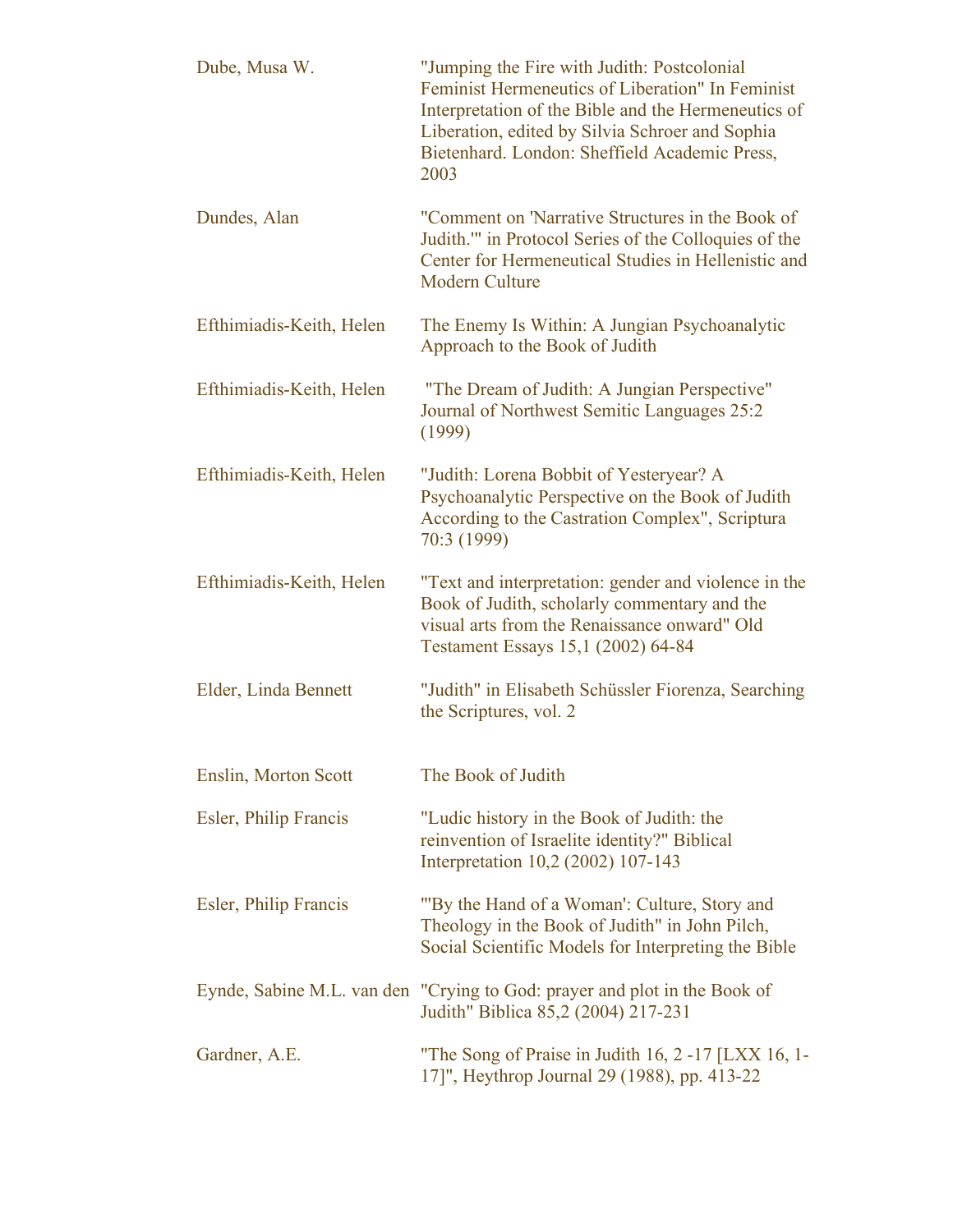| Grintz, J.           | "Judith, Book of" Encyclopedia Judaica 10:451 – 59                                                                                                                                                              |
|----------------------|-----------------------------------------------------------------------------------------------------------------------------------------------------------------------------------------------------------------|
| Hall, T.O., Jr.      | "Judith" in W.E. Mills, Mercer Commentary on the<br><b>Bible</b>                                                                                                                                                |
| Harrington, D.J.     | Invitation to the Apocrypha                                                                                                                                                                                     |
| Heltzer, Michael     | "The Persepolis Documents, the Lindos Chronicle,<br>and the Book of Judith" La Parola del Passato, 44<br>(1989)                                                                                                 |
| Henten, J.W. van     | "Judith as a Female Moses: Judith 7-13 in the Light<br>of Exodus 17, Numbers 20, and Deuteronomy 33.8-<br>11" in Brenner, Reflections on Theology and<br>Gender                                                 |
| Henten, J.W. van     | "Judith as Alternative Leader: A Rereading of<br>Judith 7-13" in Brenner, A Feminist Companion to<br>Esther, Judith and Susanna                                                                                 |
| Hood, Stuart Clink   | The Book of Judith                                                                                                                                                                                              |
| Hopkins, D.D.        | "Judith" in Womans Bible Comentary, ed. Newsom                                                                                                                                                                  |
| Jacobus, Mary        | Judith, Holofernes, and the Phallic Woman. In:<br>Reading Woman: Essays in Feminist Criticism.<br>New York: Columbia University Press, 1986                                                                     |
| Johnson, Sara Raup   | Historical Fictions and Hellenisic Jewish Identity:<br>Third Maccabees in Its Cultural Context                                                                                                                  |
| Lachs, Samuel Tobias | "Two difficult readings in the Book of Judith"<br>Jewish Quarterly Review 74,3 (1984)                                                                                                                           |
| LaCocque, Andre      | The Feminine Unconventional: Four Subversive<br><b>Figures in Israel's Tradition</b>                                                                                                                            |
| Levine, Amy-Jill     | "Character Construction and Community Formation<br>in the Book of Judith" Society of Biblical Literature<br>Seminar Papers (1989)                                                                               |
| Levine, Amy-Jill     | "Sacrifice and Salvation: Otherness and<br>Domestication in the Book of Judith" Brenner,<br>Feminist Companion to Esther, Judith and Susanna                                                                    |
| Levine, Amy-Jill     | "Apocryphal Women: From Fiction to (Arti)fact"<br>Institute for Asian and African Studies, University<br>of Helsinki in Symbiosis, Symbolism, and Power of<br>the Past, Proceedings of the Centennial Symposium |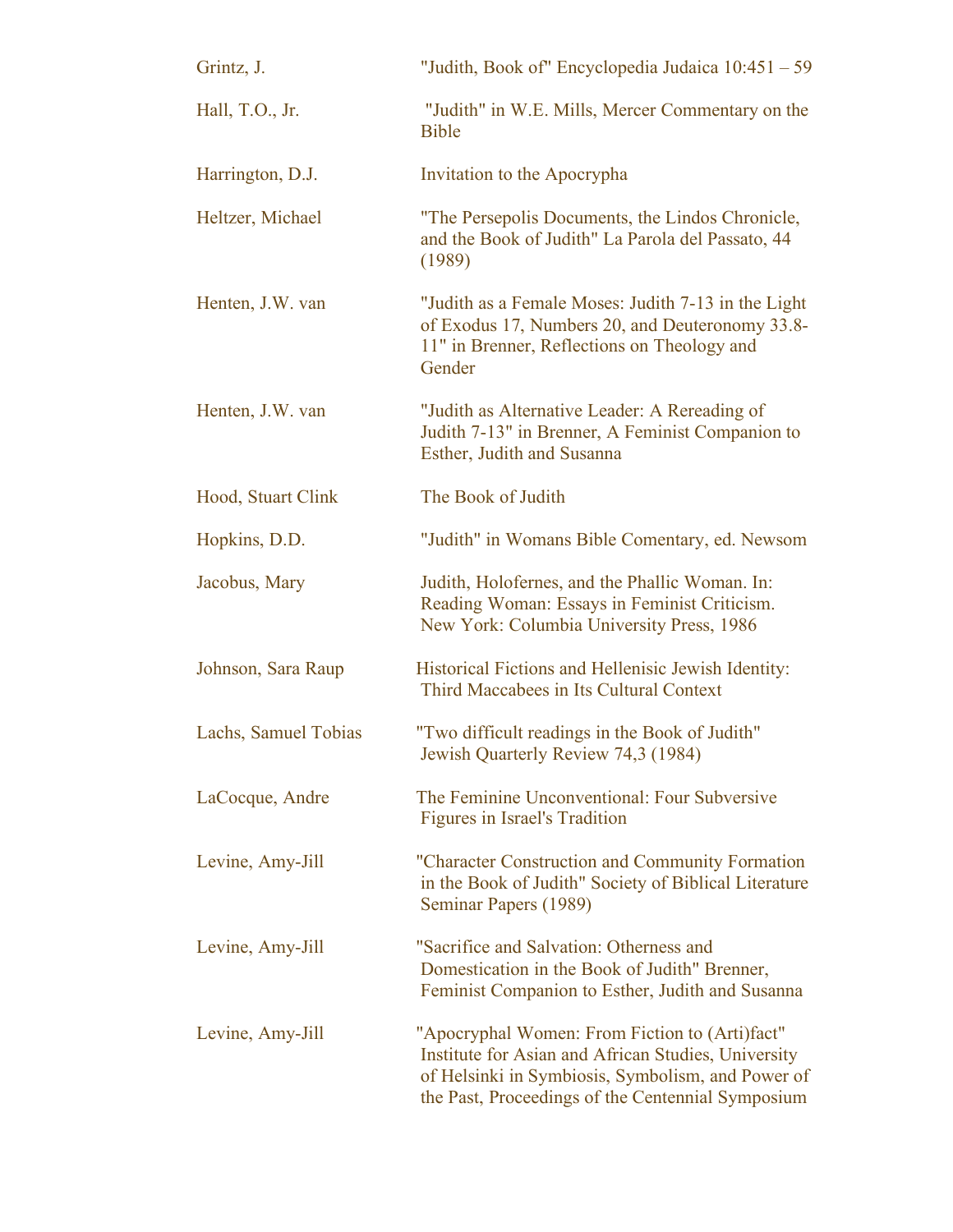|                     | W.F. Albright Institute of Archaeological Research<br>and American Schools of Oriental Research,<br>Jerusalem, May 29-31, 2000. William G. Dever and<br>Seymour Gitin, eds. |
|---------------------|-----------------------------------------------------------------------------------------------------------------------------------------------------------------------------|
| Levison, John R.    | "Judith 16:14 and the creation of woman" Journal of<br>Biblical Literature 114,3 (1995)                                                                                     |
| Louis, D. Gros      | "Narrative Art in the Book of Judith" in Literary<br>Interpretations of Biblical Narratives, Vol. 2 by<br>Kenneth R. R. Gros Louis with James S. Ackerman                   |
| Lull, D., ed.       | <b>Character Construction and Community Formation</b><br>in the Book of Judith, Society of Biblical Literature<br><b>Seminar Papers</b>                                     |
| Luria, B.Z.         | "Jews of Syria in the Days of Antiochus Epiphanes"<br>and the Book of Judith" Beth Miqra 62 (1975)                                                                          |
| McNeil, Brian       | "Reflections on the Book of Judith" Downside<br>Review 96 (1978)                                                                                                            |
| Metzger, Bruce M.   | An Introduction to the Apocrypha                                                                                                                                            |
| Millard, Alan R.    | "Judith, Tobit, Ahigar and History" in New Heaven<br>and New Earth: Prophecy and the Millennium,<br>edited by P.J. Harland and C.T.R. Hayward. Leiden:<br>Brill, 1999       |
| Milne, P.J.         | "What Shall We Do With Judith? A Feminist<br>Reassessment of a Biblical 'Heroine'", Semeia 62<br>(1992)                                                                     |
| Montague, George T. | The Books of Esther & Judith                                                                                                                                                |
| Moore, Carey A.     | Judith                                                                                                                                                                      |
| Moore, Carey A.     | "Judith the Cast of the Pious Killer". Bible Review 6<br>no. 1 (Feb. 1990): 26-36                                                                                           |
| Moore, Carey A.     | "Judith, Book of " in The Anchor Bible Dictionary,<br>David Noel Freedman, ed.                                                                                              |
| Moore, Carey A.     | "Why Wasn't the Book of Judith Included in the<br>Hebrew Bible" in Lull, Society of Biblical<br>Literature 1989"                                                            |
| Moyer, James C.     | "Judith" in The Anchor Bible Dictionary                                                                                                                                     |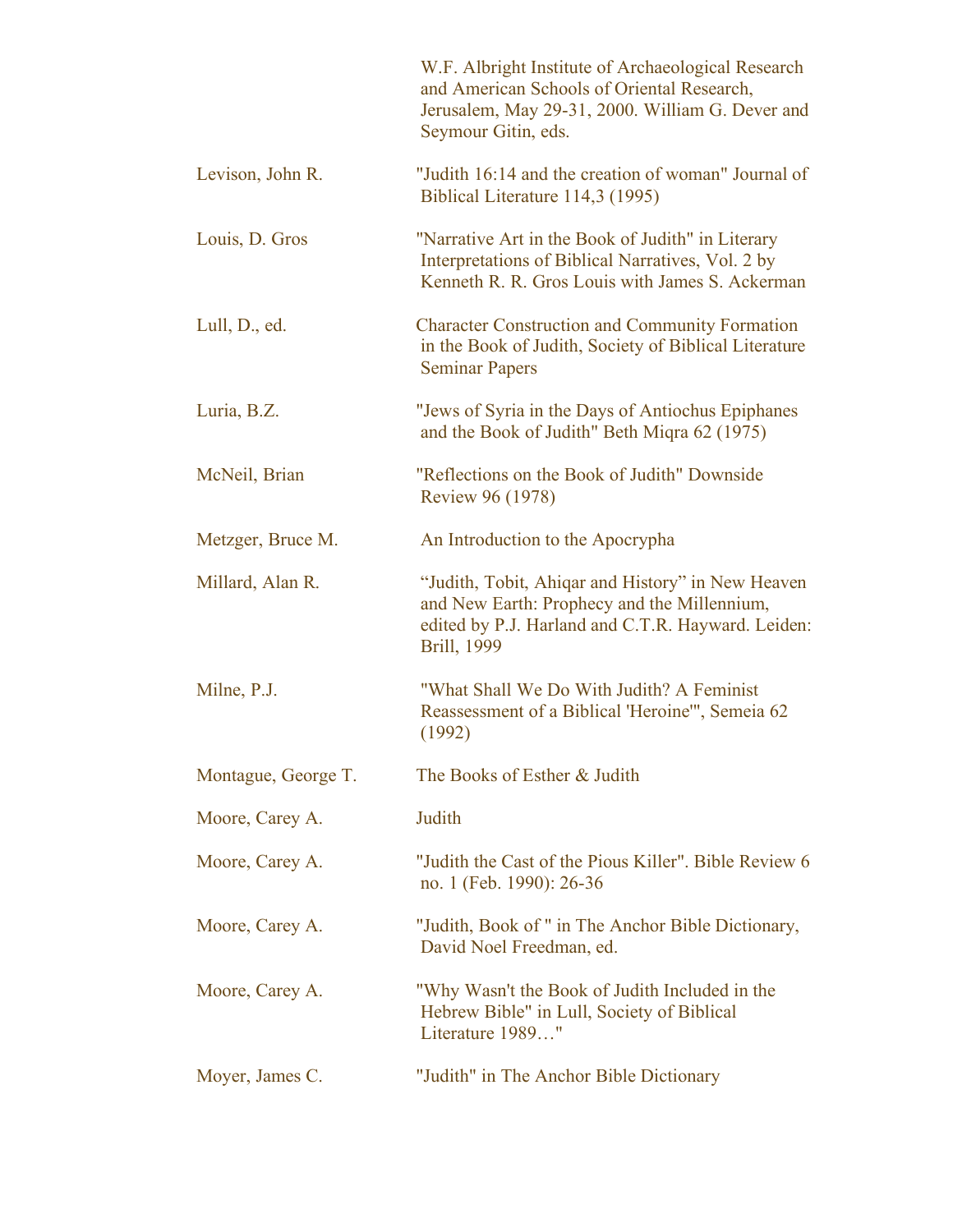| Nickelsburg, George W.E.                   | Jewish Literature Between the Bible and the<br>Mishnah                                                                                                                                                                                                                             |
|--------------------------------------------|------------------------------------------------------------------------------------------------------------------------------------------------------------------------------------------------------------------------------------------------------------------------------------|
| Nickelsburg, George W.E.                   | "Judith" in Jewish Writings of the Second Temple<br>Period, ed. Michael E. Stone                                                                                                                                                                                                   |
| Nickelsburg, George W.E.                   | "Stories of Biblical and Early Post-Biblical Times"<br>in Jewish Writings of the Second Temple Period,<br>M. Stone                                                                                                                                                                 |
| Nowell, Irene                              | Jonah, Tobit, Judith                                                                                                                                                                                                                                                               |
| Nowell, Irene                              | "Judith: A Question of Power" The Bible Today 24<br>(1986)                                                                                                                                                                                                                         |
| Otzen, Benedikt                            | <b>Tobit and Judith</b>                                                                                                                                                                                                                                                            |
| Peters, Renate                             | "The Metamorphoses of Judith in Literature and Art:<br>War by Other Means," in Dressing Up for War:<br>Transformations of Gender and Genre in the<br>Discourse and Literature of War, ed. Aránzazu<br>Usandizaga and Andrew Monnickendam.<br>Amsterdam: Rodopi, 2001. 111-26.      |
| Puerto, Mercedes Navarro<br>Radavich, D.A. | "Reinterpreting the Past: Judith 5" Deuterocanonical<br>and Cognate Literature Yearbook 2006: 115-140.<br>Judith and Her Interpreters (PhD dissertation,<br>University of Kansas)                                                                                                  |
| Raja, R.J.                                 | "Judith" in W.R. Farmer, The International Bible<br><b>Commentary: Catholic and Ecumenical</b><br>Commentary for the Twenty-First Century                                                                                                                                          |
| Rakel, Claudia                             | "I Will Sing a New Song to my God': Some<br>Remarks on the Intertextuality of Judith 16.1-17".<br>In Judges: A Feminist Companion to the Bible,<br>edited by Athalya Brenner. Sheffield: Sheffield<br>Academic Press, 1999.                                                        |
| Reardon, P.H.                              | "Apocryphal Judith, Saintly Deceiver: Judith,<br>Tradition, and the Christian Reader" Touchstone<br>11.3 (1998)                                                                                                                                                                    |
| Reinhartz, Adelle                          | "Better Homes and Gardens: Women and Domestic<br>Space in the Books of Judith and Susanna" in Text<br>and Artifact in the Religions of Mediterranean<br>Antiquity, edited by Stephen G. Wilson and Michel<br>Desjardins. Waterloo, Ont.: Wilfrid Laurier<br>University Press, 2000 |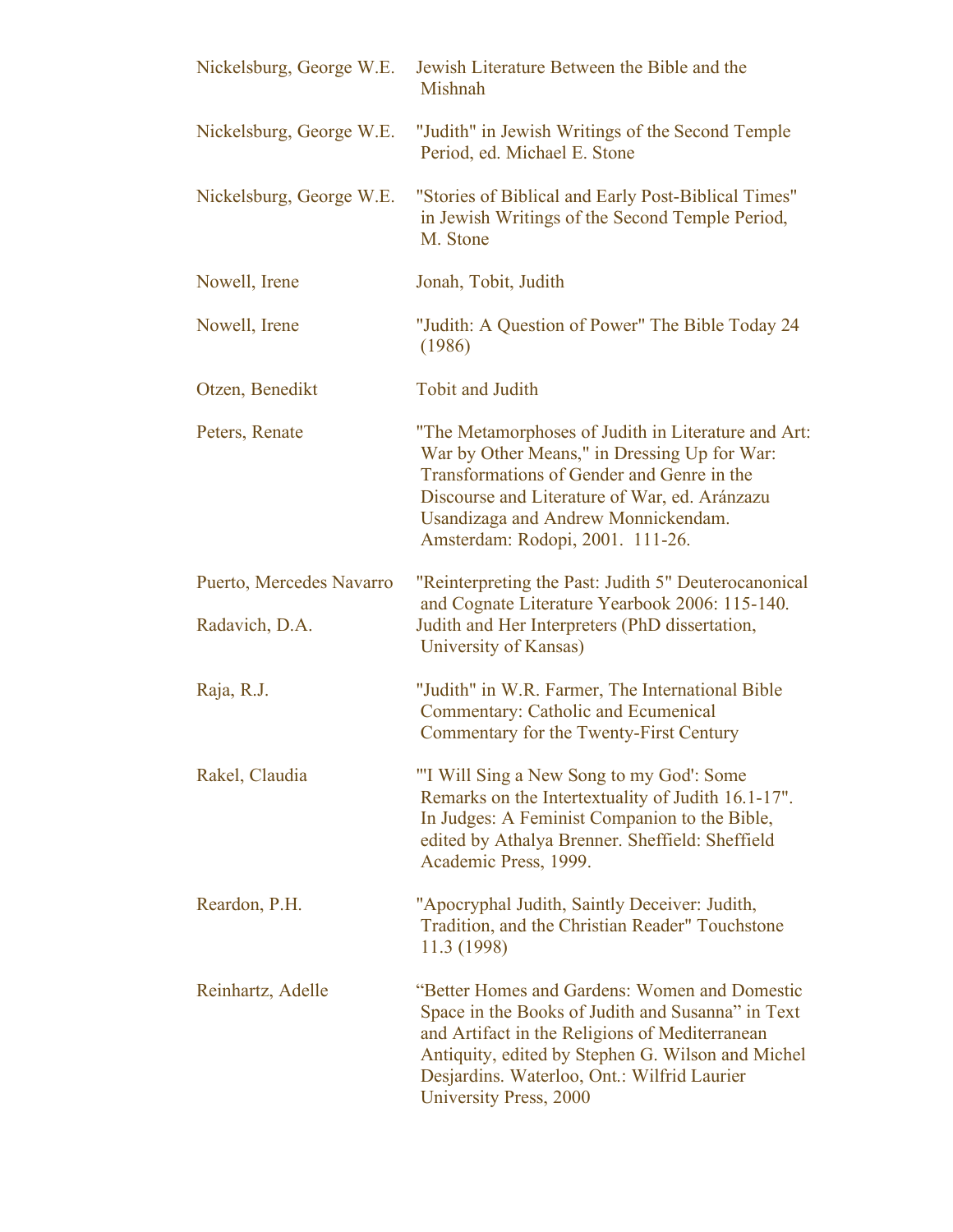| Rocca, Samuele         | "The 'Book of Judith', Queen Sholomzion and King<br>Tigranes of Armenia : a Sadducee appraisal";<br>Materia Giudaica 10,1 (2005) 85-98                                                                     |
|------------------------|------------------------------------------------------------------------------------------------------------------------------------------------------------------------------------------------------------|
| Roitman, Adolfo Daniel | "This people are descendants of Chaldeans (Judith<br>5:6)" Journal of Biblical Literature 113,2 (1994)<br>245-263                                                                                          |
| Roitman, Adolfo Daniel | "The Mystery of Arphaxad (Jdt. 1): A New<br>Proposal" Henoch 17 (1995)                                                                                                                                     |
| Roitman, Adolfo Daniel | "The traditions about Abraham's early life in the<br>Book of Judith (5:6-9)", in Things Revealed: studies<br>in early Jewish and Christian literature in honor of<br>Michael E. Stone, ed. Ester G. Chazon |
| Roitman, Adolfo Daniel | "The Function and Meaning of Achior in the Book<br>of Judith" in Lull, David J. Society of Biblical<br>Literature 1989                                                                                     |
| Sandmel, Samuel        | "Judith" in Judaism and Christian Beginnings. New<br>York: Oxford University Press, 1978.                                                                                                                  |
| Sawyer, Deborah        | "Dressing Up/Dressing Down: Power, Performance<br>and identity in the Book of Judith" in Theology and<br>Sexuality, 15 (2001)                                                                              |
| Sawyer, Deborah        | "Gender Strategies in Antiquity: Judith's<br>Performance" Feminist Theology vol 28 (2001)                                                                                                                  |
|                        | Schüngel-Straumann, Helen "Judith and Holofernes: Judith 8-16" in Great<br>Couples of the Bible, edited by Herbert Haag.<br>Toronto: Novalis, 2006                                                         |
| Skehan, P. W.          | "The Hand of Judith" Catholic Biblical Quarterly 25<br>$(1963)$ 94-109                                                                                                                                     |
| Skehan, P. W.          | "Review of A.M. Dubarle's Judith: Formes et sens<br>des diverses traditions' Catholic Biblical Quarterly<br>vol. 28                                                                                        |
| Skehan, P. W.          | "Why Leave Out Judith?" Catholic Biblical<br>Quarterly 24 (1962)                                                                                                                                           |
| Stewart, R.A.          | "Judith, Book of" in The International Standard<br><b>Bible Encyclopedia</b>                                                                                                                               |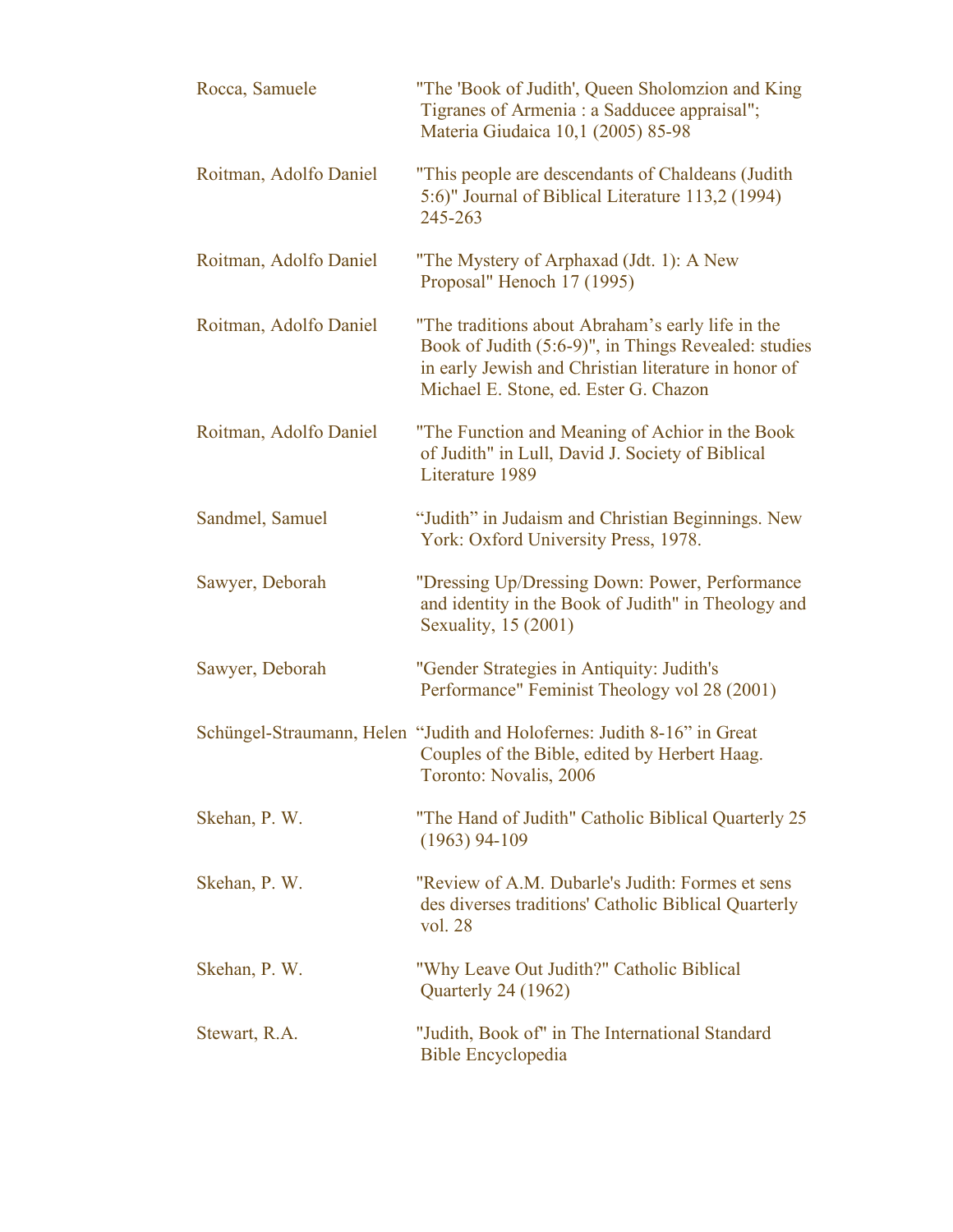| Stocker, Margarita  | Judith: Sexual Warrior, Women and Power in<br><b>Western Culture</b>                                                                                                         |
|---------------------|------------------------------------------------------------------------------------------------------------------------------------------------------------------------------|
| Stocker, Margarita  | "On the frontier: Judith and Esther in the myth of<br>America" In: Borders, Boundaries and the Bible,<br>edited by Martin O'Kane. London: Sheffield<br>Academic Press, 2002. |
| Stone, Michael, ed. | Jewish Writings of the Second Temple Period                                                                                                                                  |
| Suter, D.W.         | "Judith" in P.J. Achtemeier, HarperCollins Bible<br>Dictionary                                                                                                               |
| Torrey, C.C.        | The Apocryphal Literature: A Brief Introduction                                                                                                                              |
| Trafton, J.L.       | "Judith" in W.E. Mills, Mercer Dictionary of the<br><b>Bible</b>                                                                                                             |
| Van Den Eynde, S.   | "Crying to God: Prayer and Plot in the Book of<br>Judith" Biblica 85 (2004)                                                                                                  |
| VanderKam, James C. | No One Spoke III of Her: Essays on Judith                                                                                                                                    |
| Van Henten, J.W.    | "Judith as a Female Moses: Judith 7-13 in the Light<br>of Exodus 17; Numbers 20 and Deuteronomy 33:8-<br>11" in F. van Dijk-Hemmes, Reflections on<br>Theology and Gender    |
| Wahl, Thomas Peter  | Books of Judith and Esther. Collegeville, Minnesota:<br>The Liturgical Press, 1971                                                                                           |
| Wills, Lawrence M.  | The Jewish Novel in the Ancient World                                                                                                                                        |
| Wills, Lawrence M.  | Ancient Jewish Novels: An Anthology                                                                                                                                          |
| Wills, Lawrence M.  | "The Book of Judith" in The New Interpreter's Bible                                                                                                                          |
| Wilson, Brittany E. | "Pugnacious Precursors and the Bearer of Peace:<br>Jael, Judith, and Mary in Luke 1:42" The Catholic<br>Biblical Quarterly, July 1, 2006                                     |
| Winter, P.          | "The Book of Judith" Interpreters Dictionary of the<br><b>Bible II, 1025</b>                                                                                                 |
| Wright, G.R. H.     | "The Head Huntress of the Highlands" in T.<br>Kapitan, Archaeology, History, and Culture in<br>Palestine and the Near East: Essays in Memory of<br>Albert E. Glock           |